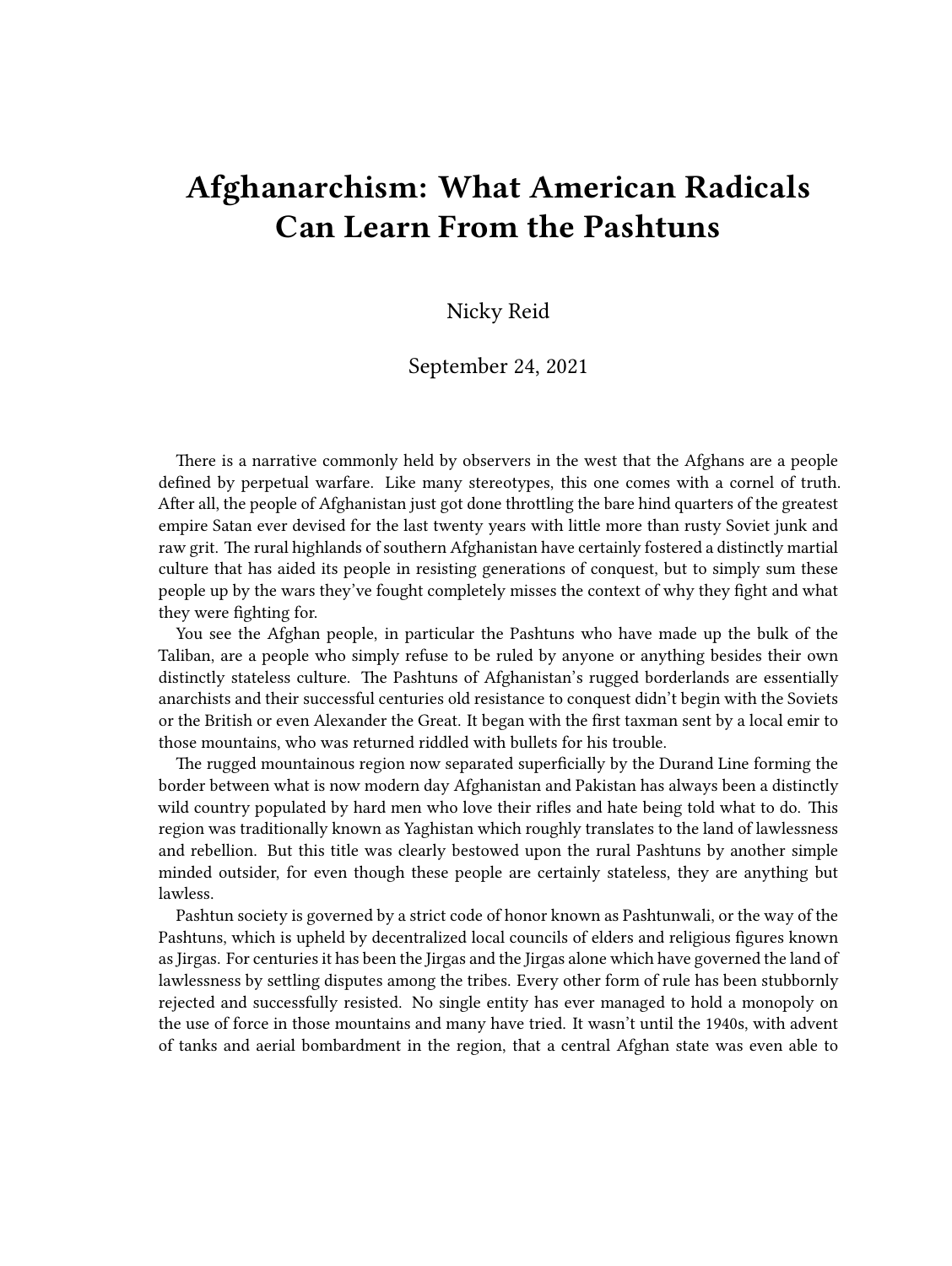successfully quell a tribal uprising and this fire superiority only gave Kabul the upper hand for a few decades before the Pashtuns could outfox them.

This is the real reason why 99% of all Afghan central governments, be they foreign or domestic, have failed, and this is why the Taliban has, against all logical odds, succeeded twice in consolidating power against seemingly insurmountable opposition. Despite this motley crew's crude brand of cruelty, they have always respected the rural Pashtun's iron will to rule themselves. And the Pashtuns in kind have found the Taliban's unique services to be quite useful. The Pashtuns view of the state is remarkably similar to that of their fellow Islamic anarchists in Somalia's short lived Islamic Courts Union. They will tolerate the existence of a central power provided that it is purely used as a voluntary means of neutral conflict resolution.

The Pashtuns come to the government, and never the other way around, solely for judicial reasons, to seek an impartial third party to judge tribal disputes and prevent permanent warfare, and even then they do not seek out the traditional carceral role of a conventional western justice system, but merely a means of conflict resolution. It is only at the behest of the Pashtun anarchist Jirgas that the Taliban exists, not the other way around, and the Taliban knows it. The only reason these tribal renegades don't seek to overthrow power in Kabul is because they don't need to. Through pure force of will they have rendered the state totally irrelevant to their way of life and this is a phenomenal achievement.

This is not to say that Yaghistan is some kind of utopia. I did not choose to write this piece as a blind defense of some romanticized western view of the noble savage. Rural Pashtun society is rough and cruel. They have little respect for women and absolutely no use for Queer people like myself. Like many societies in Central Asia, theirs is rife with deep seated rivalries and seemingly endless blood feuds. But none of these flaws can take away from the fact that those people have made an astonishing achievement simply by existing as they do. The Pashtuns have succeeded where anarchists from Catalonia to Ukraine have failed. They have remained unruled for centuries under the constant bombardment of violent state meddlers of every conceivable variety. Kabul has been occupied by monarchs, communists, and capitalists and the borderlands have remained anarchist.

I can't help but to be inspired by this magnificent achievement and yet most of my fellow left anarchists are too consumed with identity politics to see these people as anything but backwoods savages in desperate need of western anarchist condescension to cure them of their evil ways. I don't like the Pashtun approach to most social issues myself but for me, as an American transwoman, to assume I have the solutions to these specifically indigenous problems is nothing short of intellectual colonialism and only serves to further highlight why so many bougie white westerners have failed where the Pashtuns have succeeded. Internationalism is a convenient distraction from local autonomy.

So how do we do it? How can first world anarchists succeed like the Pashtuns have? What is the secret to their success and could it ever translate to the modern world? I believe that, at least on some level, it can. The Pashtuns have succeeded against all odds because they have constructed a culture defined by statelessness where as many others have developed cultures defined by subjugation. Anarchism is more than just politics to them, it is a way of life as old as the mountains themselves. This kind of deeply cultural anarchism can't be manufactured. A bunch of white kids can't just grow beards and move to the mountains. But many, if not most pre-existing cultures, even in the metropolitan wastelands of the west, have their own unique stateless roots that can and should be tapped into.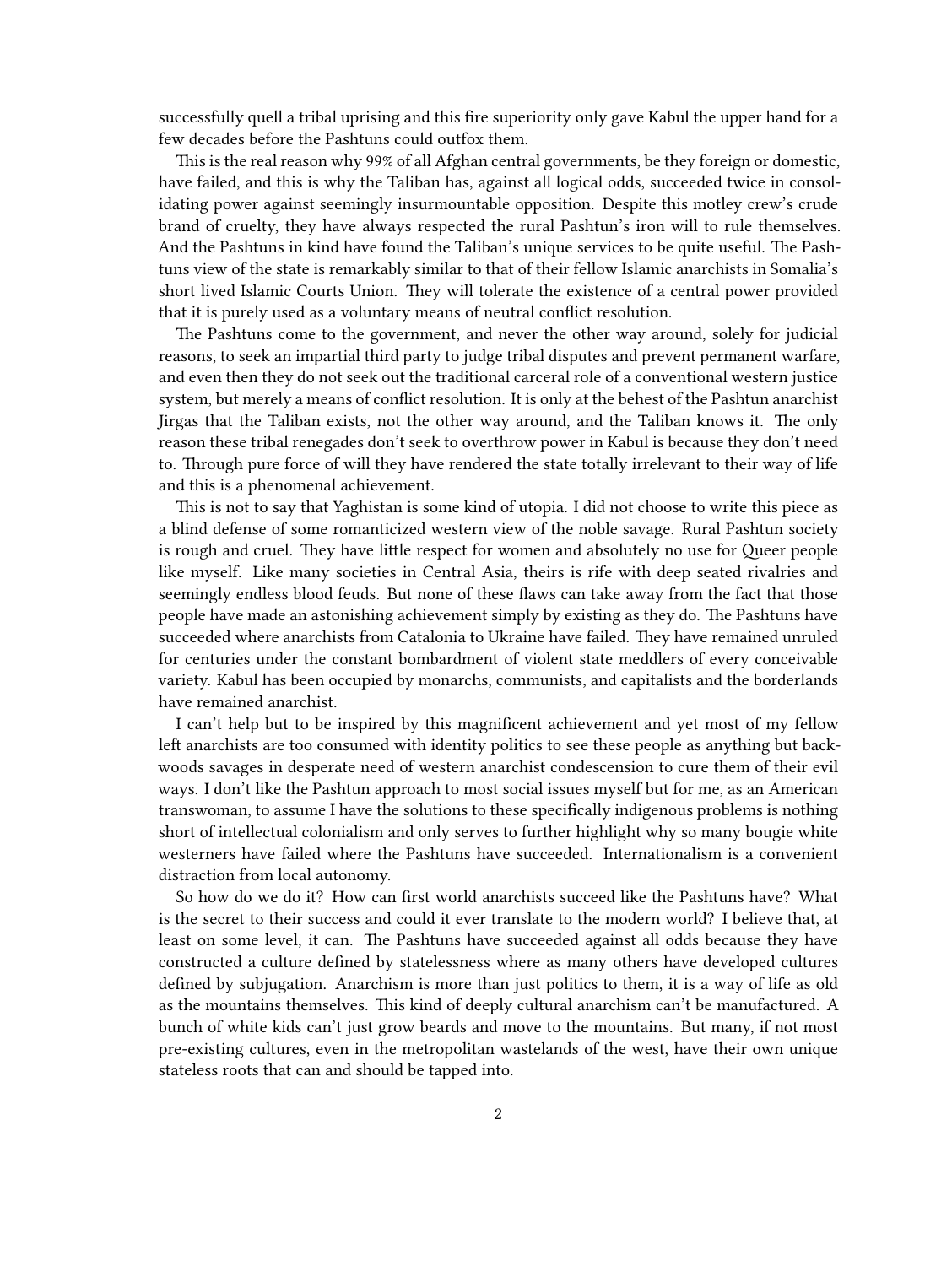This is particularly true in the live-free-or-die countryside of rural America. We need to foster our own unique spirit of independence tied to our own local cultures and the distinct bioregions that defined them. This could be something as old as the hillbillies of Appalachia or the Mormon pioneers of the Deseret. For me it's something as post-modern as my fellow Queer hicks in the rural Rustbelt, and it could be something even more niche than that, so long as it's authentic and it has local roots. It should always be remembered that there is nothing Kropotkin can teach you that the land can't teach better.

From there we don't so much as rebel as we simply live. The Pashtuns never waited for some grand revolution to smash the state, they simply existed in spite of it like the Amish with Kalashnikovs. The new tribes of American anarchism need to do the same by creating parallel institutions that provide alternatives to the resources the state uses to blackmail and control us. We need our own currency, our own economy, our own schools, militias, agriculture, and perhaps above all else, judicial systems. One thing the Pashtuns learned long ago that is universal is that we do not exist for the state, the state exists for us, and it's only as powerful as we decide it should be.

As for the Afghan people themselves back in the war torn Hindu Kush, I'm not worried. They've survived far worse things than the collapse of another foolish imperial project. The Taliban are bastards and the Chinese can be every bit as rapacious as any western empire, but the Pashtuns don't need them. If the Taliban becomes foolish enough to believe that Afghanistan can be an actual country like their assimilationist neighbors and Beijing becomes greedy enough to try to mine those mountains for smartphone making minerals, they have a history lesson to learn and the Pashtuns will be more than happy to teach it to them.